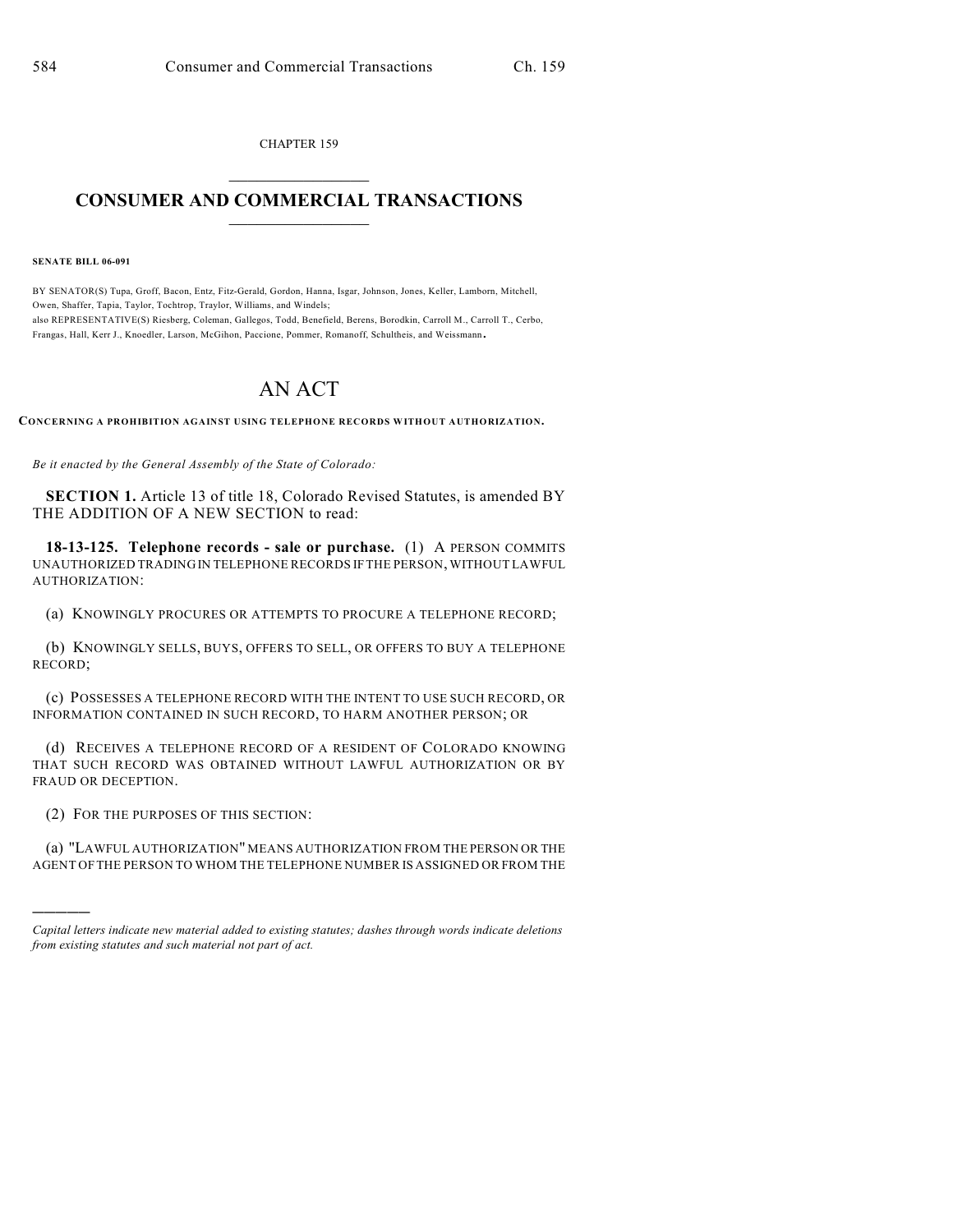PERSON OR THE AGENT OF THE PERSON WHO PURCHASES THE TELEPHONE SERVICE.

(b) "PROCURE" MEANS TO OBTAIN BY ANY MEANS, WITH OR WITHOUT CONSIDERATION.

(c) "TELECOMMUNICATIONS PROVIDER" MEANS A COMPANY AND ITS AFFILIATES THAT PROVIDE COMMERCIAL TELEPHONE SERVICE TO A CUSTOMER, IRRESPECTIVE OF THE TECHNOLOGY EMPLOYED, INCLUDING, WITHOUT LIMITATION, WIRED, WIRELESS, CABLE, BROADBAND, SATELLITE, OR VOICE-OVER-INTERNET PROTOCOL.

(d) (I) "TELEPHONE RECORD" MEANS INFORMATION RETAINED BY A TELECOMMUNICATIONS PROVIDER THAT RELATES TO THE NUMBER DIALED BY THE CUSTOMER OR SUBSCRIBER, TO THE NUMBER OF A PERSON WHO DIALED THE CUSTOMER, OR TO OTHER DATA THAT ARE TYPICALLY CONTAINED ON A CUSTOMER'S TELEPHONE BILL FOR EITHER WIRED OR WIRELESS TELEPHONE SERVICE, INCLUDING, WITHOUT LIMITATION, THE TIME A CALL WAS MADE, THE DURATION OF A CALL, OR THE CHARGES FOR A CALL.

(II) "TELEPHONE RECORD" SHALL NOT INCLUDE A DIRECTORY LISTING OR INFORMATION COLLECTED AND RETAINED BY CUSTOMERS UTILIZING CALLER IDENTIFICATION TECHNOLOGY OR SIMILAR TECHNOLOGY.

(3) (a) THIS SECTION SHALL NOT PROHIBIT A PEACE OFFICER, A LAW ENFORCEMENT AGENCY, OR AN EMPLOYEE OR AGENT OF A LAW ENFORCEMENT AGENCY FROM OBTAINING TELEPHONE RECORDS IN THE PERFORMANCE OF THEIR DUTIES OR AS AUTHORIZED BY LAW.

(b) THIS SECTION SHALL NOT PROHIBIT A TELECOMMUNICATIONS PROVIDER FROM OBTAINING, USING, DISCLOSING, OR PERMITTING ACCESS TO A TELEPHONE RECORD WHEN SUCH ACCESS:

(I) IS OTHERWISE AUTHORIZED BY COLORADO LAW, ANY OTHER STATE LAW, OR FEDERAL LAW, INCLUDING, WITHOUT LIMITATION, THE RULES PROMULGATED BY THE FEDERAL COMMUNICATIONS COMMISSION;

(II) IS NECESSARY TO OPERATIONS OF THE TELECOMMUNICATIONS PROVIDER, OR TO PROVIDE SERVICES OR PRODUCTS, OR TO PROTECT THE RIGHTS AND PROPERTY OF THE TELECOMMUNICATIONS PROVIDER;

(III) PROTECTS USERS OF THE SERVICE AND OTHER TELECOMMUNICATIONS PROVIDERS FROM FRAUDULENT, ABUSIVE, OR UNLAWFUL USE OF OR SUBSCRIPTION TO SUCH SERVICE;

(IV) IS MADE TO A GOVERNMENT ENTITY IF THE TELECOMMUNICATIONS PROVIDER REASONABLY BELIEVES THAT AN EMERGENCY INVOLVING IMMEDIATE DANGER OF SERIOUS PHYSICAL INJURY TO ANY PERSON JUSTIFIES DISCLOSURE OF THE INFORMATION;

(V) IS MADE TO THE NATIONAL CENTER FOR MISSING AND EXPLOITED CHILDREN OR ITS SUCCESSOR ENTITY AND CONCERNS A REPORT SUBMITTED UNDER 42 U.S.C. SEC. 13032;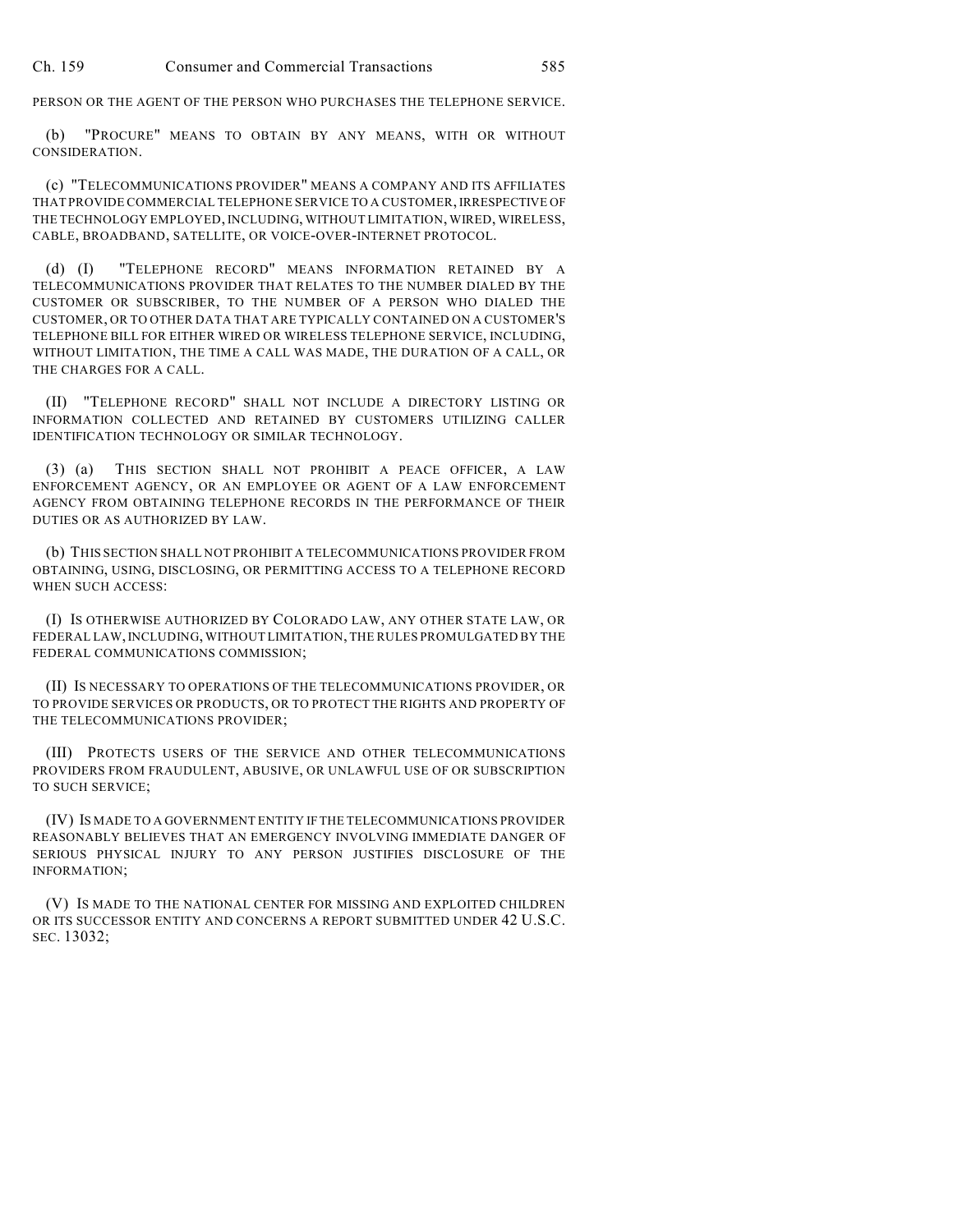(VI) IS IN CONNECTION WITH THE SALE, PURCHASE, OR TRANSFER OF ALL OR PART OF A TELECOMMUNICATIONS PROVIDER'S BUSINESS; OR

(VII) IS IN CONNECTION WITH THE MIGRATION OF A CUSTOMER FROM ONE TELECOMMUNICATIONS PROVIDER TO ANOTHER.

(c) THIS SECTION SHALL NOT BE CONSTRUED TO IMPLY THAT TELEPHONE RECORDS BELONG TO A PERSON OTHER THAN THE TELECOMMUNICATIONS PROVIDER THAT MAINTAINS THEM.

(4) UNAUTHORIZED TRADING IN TELEPHONE RECORDS IS A CLASS 1 MISDEMEANOR.

(5) THIS SECTION SHALL NOT APPLY TO A TELECOMMUNICATIONS PROVIDER OR ITS AGENTS OR REPRESENTATIVES WHO REASONABLY AND IN GOOD FAITH ACT PURSUANT TO COLORADO LAW, ANY OTHER STATE LAW, OR FEDERAL LAW, INCLUDING, WITHOUT LIMITATION, THE RULES PROMULGATED BY THE FEDERAL COMMUNICATIONS COMMISSION, NOTWITHSTANDING A LATER DETERMINATION THAT THE ACT WAS NOT AUTHORIZED BY SUCH LAW.

**SECTION 2.** Part 1 of article 21 of title 13, Colorado Revised Statutes, is amended BY THE ADDITION OF A NEW SECTION to read:

**13-21-122.5. Civil liability for trading in telephone records.** (1) IN ADDITION TO ANY OTHER REMEDIES PROVIDED UNDER THIS ARTICLE, A PERSON WHO SUFFERS DAMAGES AS A RESULT OF A VIOLATION OF SECTION 18-13-125,C.R.S., SHALL HAVE A PRIVATE CIVIL RIGHT OF ACTION AGAINST THE PERPETRATOR WHO COMMITTED THE CRIME, REGARDLESS OF WHETHER THE PERPETRATOR WAS CONVICTED OF THE CRIME. IN SUCH ACTION, THE PLAINTIFF SHALL BE ENTITLED TO ACTUAL DAMAGES, INCLUDING, BUT NOT LIMITED TO, DAMAGE TO REPUTATION OR CREDIT RATING, PUNITIVE DAMAGES, AND ATTORNEY FEES AND COSTS. IF SUCH DAMAGES ARE LESS THAN FIVE THOUSAND DOLLARS PER TELEPHONE RECORD, THE PLAINTIFF SHALL BE ENTITLED TO STATUTORY DAMAGES OF FIVE THOUSAND DOLLARS PER TELEPHONE RECORD PROCURED, BOUGHT, SOLD, POSSESSED, OR RECEIVED IN VIOLATION OF SECTION 18-13-125, C.R.S.

(2) NO TELECOMMUNICATIONS PROVIDER SHALL BE LIABLE FOR DAMAGES IN A CLAIM BASED, IN WHOLE OR IN PART, ON ACTS OF THIRD PARTIES THAT VIOLATE SECTION 18-13-125, C.R.S.

(3) THIS SECTION SHALL NOT BE CONSTRUED TO CREATE A NEW DUTY OR EXPAND THE EXISTING DUTY OF A TELECOMMUNICATIONS PROVIDER TO PROTECT TELEPHONE RECORDS BEYOND THOSE OTHERWISE ESTABLISHED BY COLORADO LAW, ANY OTHER STATE LAW, OR FEDERAL LAW, INCLUDING, WITHOUT LIMITATION, THE RULES PROMULGATED BY THE FEDERAL COMMUNICATIONS COMMISSION.

(4) THIS SECTION SHALL NOT APPLY TO A TELECOMMUNICATIONS PROVIDER OR ITS AGENTS OR REPRESENTATIVES WHO REASONABLY AND IN GOOD FAITH ACT PURSUANT TO COLORADO LAW, ANY OTHER STATE LAW, OR FEDERAL LAW, INCLUDING, WITHOUT LIMITATION, THE RULES PROMULGATED BY THE FEDERAL COMMUNICATIONS COMMISSION, NOTWITHSTANDING A LATER DETERMINATION THAT